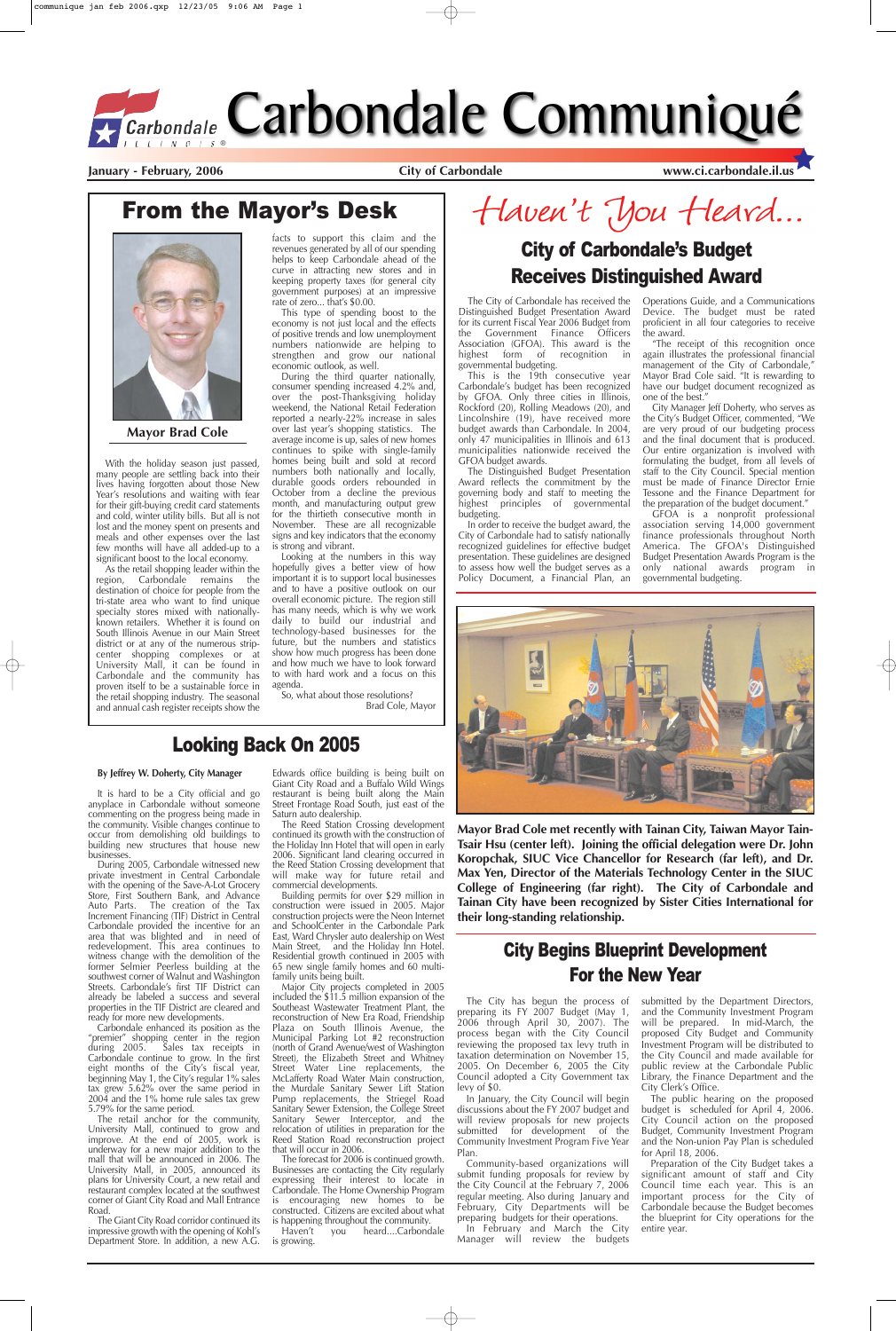**2** Carbondale Communiqué

#### Oportunidades de empleo temporal disponibles en la Ciudad de Carbondale

#### Carbondale Experienced Expanded Business Development in 2005



**In April, Kohl's opened for business on Giant City Road, bringing another national retailer to Carbondale.**



**This fall, Ward Chrysler constructed a new facility on West Main Street and will soon finish demolition of the old building.**



**First Southern Bank began operating at its new location on East Main Street in August.**

Al principio de cada primavera, generalmente en marzo, la Ciudad empieza el proceso de emplear a trabajadores temporales, entre los que usualmente se incluyen un Inspector de Control de malezas, cuatro obreros temporales de<br>Obras Públicas, para el Obras Públicas, para el mantenimiento del Lago Cedar, un Jefe de Salvavidas y varios Salvavidas. Algunos años, también se emplean Técnicos Ingenieros I durante los meses del verano. Los avisos para estos puestos disponibles se anuncian en el Ayuntamiento (City Hall), están disponibles en la página Web de la Ciudad www.ci.carbondale.il.us bajo Oportunidades de Empleo y en el Canal 16 de televisión de la (City Vision).<br>
te, anuncios Adicionalmente, aparecen en el periódico Southern Illinoisan y en el Daily Egyptian se anuncian los puestos de Salvavidas.

Los formularios de solicitud de empleo de la Ciudad están disponibles en el Ayuntamiento en el escritorio de la Recepcionista y en la oficina de Recursos Humanos

• The Energy & Environmental Building Association's (EEBA) Builders Guide

también. El formulario de solicitud también se puede bajar de la página Web de la Ciudad. Es muy importante llenar completamente el formulario, suministrando las tres referencias que se requieren, e incluyendo toda la experiencia de trabajo, ya sea de voluntario o pagado, relacionada con el puesto. Las solicitudes se tienen que entregar para la fecha anunciada. Después de esa fecha, las solicitudes se revisan y los candidatos se seleccionan para entrevistas según sus cualificaciones. Las entrevistas se realizan por un equipo que usualmente incluye al Director de Recursos Humanos de la Ciudad, al Administrador de Servicios Comunitarios de la Ciudad y al empleado de la Ciudad encargado de supervisar ese puesto. Este equipo hace recomendaciones al Gerente de la Ciudad, quien toma la decisión final. La Ciudad de Carbondale anima a aspirantes de grupos minoritarios y a mujeres. La Ciudad de Carbondale brinda oportunidades de empleo sin discriminación.

RESCheck Software, information on RESCheck-web

#### Home Builders Seminar January 18, 2006

Midwest Building Solutions is a new, results oriented training program for homebuilders. This half-day training offers tested solutions to common challenges faced by Southern Illinois builders. If you are a builder, remodeler, subcontractor, home inspector, purchasing agent, business manager or marketing and sales representative to the home building industry you should plan to attend this informative seminar on January 18, 2006 at the Carbondale Civic Center from 9:00 a.m. to 2:00 p.m. Lunch will be

provided to attendees.

The goal of this training is to provide a cost-effective and resource-efficient approach to building, resulting in new homes that are durable, safe, comfortable, and exceed the International Energy Conservation Code (ICC).

You will learn how to achieve superior performance related to framing, insulation, windows, HVAC and ducts air tightness. You will also learn how to avoid mold and water-related problems, new approaches to code compliance, ways to sell your better building practices, and more about new federal tax credits for builders of energy-efficient homes.

As an attendee you will receive these valuable resources:

• Water Management Guide, an EEBA publication

• ICC Compliance Guide For New Homes, an RECA builder's guide

• A guide to other programs offering technical and marketing support.

The registration fee is \$40. For more information and to register for the seminar contact the Building and Neighborhood Services Division at 457-3237 or you may register online at www.mwalliance.rog/buildingsolu tions.

On September 6, 2005, the<br>arbondale City Council Carbondale approved an ordinance amending

#### Homebuyer Assistance Funds Still Available

and clarifying the City's gambling time raffle license is \$20.00 and business, a raffle license must first Council be obtained from the City of Carbondale. The fee for a one-

The City of Carbondale continues to have grant/loan funds available to assist lower-income persons with the purchase and rehabilitation of a home. The funds are from a grant from the Illinois Housing Development Authority's use of federal HOME Program funds. The Western Egyptian Economic Opportunity Council administers the Homebuyer Assistance Program for the City.

The Homebuyer Assistance Program assists lower-income persons with the purchase and rehabilitation of a home located within Carbondale's city limits. The City can provide up to \$10,000 toward the down payment and closing costs of the

home. The maximum the City can assist with the purchase and rehabilitation of the home is \$40,000. The assistance provided is in the form of a forgivable loan at zero percent interest. Based on the amount of assistance provided, if the person owns and occupies the home between five and ten years, the loan will be completely forgiven. If the home is sold or vacated sooner, the amount to be paid back will be pro-rated based on the length of time the home was owned and occupied. The home purchaser must provide at least \$1,000 towards the purchase price, and qualify for and obtain financing from a participating lender.

Applications are reviewed and candidates are selected for<br>interviews based on their interviews

Eligibility for the Homebuyer Assistance Program is limited to low- and very low-income households. Income limits set by the U. S. Department of Housing and Urban Development for participation are based on the number of persons in the household: 1 person- \$27,650, 2 persons-\$31,600, 3 persons- \$35,800, 4 persons-\$39,500, 5 persons-\$42,700, 6 persons- \$45,850, 7 persons-\$49,000, and 8 persons-\$52,150.

Persons who are interested in applying for the Homebuyer Assistance Program should contact the Western Egyptian Economic Opportunity Council at (618) 965- 3193.

## Council Meeting Recordings Available On-Line

Audio recordings of Carbondale City Council meetings are now available on-line through the City of Carbondale's Web site. The August 16, 2005 meeting was the first meeting posted, and all future meetings of the City Council will be posted within a day after their conclusion. Previous meetings are planned to be posted in the near future, as well.

The digital recordings can be accessed at www.ci.carbondale. il.us, by selecting "Meetings" and then "City Council Minutes", and then selecting the audio format to fit your computer, which is next to the desired meeting date.

All meetings of the Carbondale City Council are also broadcast live on CityVision 16 (MediaCom Channel 16).

A Neighborhood Alliance Meeting is scheduled for January 21, 2006 at the First Christian Church on 306 W. Monroe Street in Carbondale at 10:00 a.m. The Housing and Neighborhood Action Group invites you and your neighbors to spend a morning hearing about some neighborhood organizations and sharing your ideas for and experiences in the Carbondale community. Last year more than sixty people attended the session and topics included the neighborhood watch program, code enforcement, and the potential for neighborhood associations in Carbondale and similar cities.This year the meeting will include reports from neighborhoods on various issues. There will be a presentation on

preserving homes that link us to our history. The main discussion will be to identify issues of concern of neighborhoods in the community. Doors will be open at 9:30 a.m. on Saturday morning at the First Christian Church on 306 W. Monroe Street. The meeting will begin at 10:00 a.m. Chili will be served after 12:00<br>p.m.The Housing and p.m.The Housing and Neighborhood Action Group

meets the first Wednesday of each month (the 2nd Wednesday of the month in January) at 5 p.m. in the Civic Center. Questions or comments can be addressed to studycircles@ci.carbondale.il.us or call 549 5302 x 386. Carbondale Conversations for Community Action is a program of the Carbondale Human Relations Commission.

## Neighborhood Alliance Meeting January 21, 2006

#### License Required to Conduct Raffles in the City

regulations. Under the City's revised gambling ordinance, raffles conducted in accordance with the Illinois Raffles Act are legally permitted.

The City's Raffle Ordinance is based on state law. If your organization conducts a raffle in Carbondale or an organization conducts a raffle at your place of the fee for an annual license which permits an unlimited number of raffles is \$200.00. There are no provisions in the ordinance for the fees to be waived.

The ordinance limits the amount of a raffle to \$100,000.00 and a single raffle ticket to a maximum of \$200.00. The raffle

manager is required to provide a fidelity bond in order to assure that the organization will be reimbursed in the event of loss or

theft of raffle money and/or prizes.

To request a copy of the Raffle Application please contact the City Clerk's Office at 457-3281. The application and fee for a raffle license should be submitted to the City Clerk, City of Carbondale, 200 South Illinois Avenue, Post Office Box 2047, Carbondale, Illinois 62902.

#### Seasonal Employment Opportunities Available With the City

Early each spring, generally in March, the City begins the process of hiring its Temporary (Seasonal) Positions which usually include a Weed Control Inspector, four Public Works Seasonal Workers, four Cedar Lake Maintenance Workers, a Head Lifeguard and numerous Lifeguards. Job opening announcements for these positions are posted at City Hall, are available on the City's Web site at www.ci.carbondale.il.us under Job Opportunities and on CityVision 16 (Mediacom Channel

16). In addition, ads are also run in the Southern Illinoisan newspaper and, for the Lifeguard positions, in the Daily Egyptian.

The City's Application for Employment forms are available at City Hall at the Receptionist's desk and in the Human Resources Office. The application form may also be downloaded from www.ci.carbondale.il.us.

qualifications and interviewed by a team of management personnel. This team makes recommendations for filling these positions to the City Manager who makes the final decision. The City of Carbondale encourages female and minority applicants. The City of Carbondale is an equal opportunity employer. For more information about employment opportunities with the City of Carbondale contact the Human Resources Office at 457- 3328.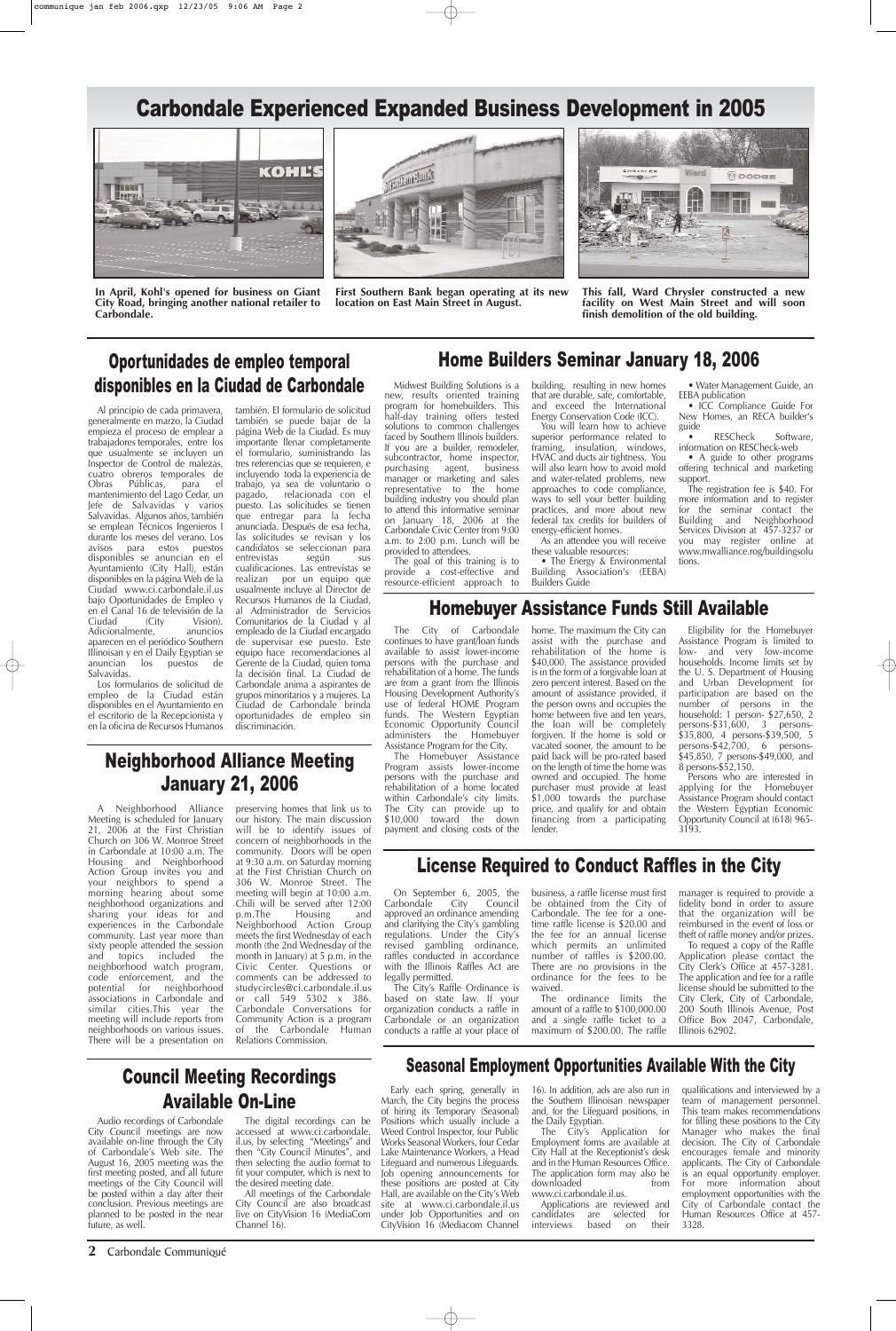Carbondale Communiqué **3**

The Carbondale Preservation Commission is seeking nominations for the Carbondale Historic Preservation Awards. The purpose of the awards is to recognize individuals and business owners that have taken measures to protect and enhance properties in the community through historic preservation, restoration or construction. The awards will be presented at the Carbondale Preservation Commission meeting on May 15, 2006 during National Preservation Month.

Carbondale residents are encouraged to submit a nomination for a property within the City limits that they think serves as an example of excellence in historic preservation. Residential, commercial, public and religious buildings are eligible for consideration provided that permission of the owner is obtained.

Properties may be nominated in the following categories:

• Preservation: Buildings that have been kept in their original architectural style and are being used for their original purpose.

• Restoration: Properties that have been restored

to their original style or appearance.

• Sympathetic Addition: Construction of an addition that is consistent with the original architectural style of the property.

• Compatible New Construction: Any new structure that is consistent with the original architectural style of the neighborhood or that utilizes historic building materials and techniques.

Nominations will be reviewed based on the following criteria:

• Impact of the project on the community

• Quality and level of difficulty of the project • Degree to which the project serves as an example of excellence in historic preservation and influences others.

Nomination forms are available in the City Hall Planning Services Division at 200 South Illinois Avenue or online at www.ci.carbondale.il.us/ Historical/index.html. For further information about the Historic Preservation Awards and other activities of the Carbondale Preservation Commission, contact the City of Carbondale Planning Services Division at 457-3248.

#### Historic Preservation Award Nominations Due March 10, 2006

#### Police Officer Exam

## March 20, 2006

The Board of Fire and Police Commissioners will conduct a written examination for the position of Carbondale Police Officer at 8:00 a.m. on Monday, March 20, 2006, in the Civic Center, 200 South Illinois Avenue, Carbondale. A Physical Fitness Assessment will begin at 2:00 p.m. for candidates who pass the written examination.

To be eligible to take the exam, applicants must be citizens of the United States, possess a valid drivers license, have no felony or certain misdemeanor convictions, and be 20 years of age or older. Applicants shall possess 60 semester hours in education from an accredited college or university, except applicants who have graduated from a law enforcement training academy accredited or approved by the Illinois Law Enforcement Training and Standards Board and who have experience as a regular, fulltime police officer (at least 37+ hours per week).

am confident that she will be successful in handling the added duties and responsibilities related to the Administrative Services Director position."<br>The newly cre

> Applications (including pre-employment agreements) must be on file in the City Clerk's Office by 5:00 p.m., Friday, March 3, 2006. Applications are available at the City Clerk's Office, 200 S. Illinois Avenue, by calling (618)457-3281 or by printing the application, pre-employment agreement and information from the City of Carbondale's website ci.carbondale.il.us

The newly created<br>dministrative Services Administrative Department was proposed by City Manager Doherty and approved by the City Council. "The City is having several key management personnel retire over a two-year period," Doherty said. "At the same time, we are reviewing our organization and making adjustments as we replace our retiring personnel. It is an ongoing process and the creation of the Administrative Services Department is an important part of this effort."

The City of Carbondale is an Equal Opportunity Employer

When you visit the City of Carbondale's Web site you will notice we have made it easy for you to navigate your way through City government. The City's Web site provides information at your fingertips about Carbondale and Southern Illinois, with expanded links to the City's resources as well as to the region. In addition, City of Carbondale water and sewer bills can be paid on-line.

The City of Carbondale has

partnered with the Office of the Illinois State Treasurer to offer services within E-Pay. The E-Pay program was launched under a state master services agreement that is available for local units of government in Illinois. E-Pay allows a user to make payments through the Internet with MasterCard, American Express and Discover credit card brands. The service, which other cities including Champaign and Bloomington use, can be

accessed through the City of Carbondale's Web site.

Payments are being accepted now via the City of Carbondale's<br>expanded Web site at  $expanded$  Web www.ci.carbondale.il.us. There is a link for On-Line Bill Payments with instruction to the user, or questions may be answered by calling a Customer Service Representative in the City of Carbondale Water Services Office at 549-5302.

outreach and programs already used by the Carbondale Police Department and SIUC's Department of Public Safety. This group meets again on January 19, 2006 at 12:30 p.m. in the Civic **Center** 

#### City Web Site Offers On-Line Bill Payment Options

Jane Boyd of Carbondale has been appointed Administrative Services Director for the City of Carbondale by City Manager Jeffrey Doherty. Ms. Boyd will lead the newly created Administrative Services Department which includes the Human Resources Division, the Office of the City Clerk, and Civic Center operations.

positive contact with police in a<br>school or recreational or recreational<br>at eventually environment strengthens the ties between community and Police.

Jane Boyd has extensive management experience with the City of Carbondale. She has served as Human Resources Manager since 1992 and will continue to handle those responsibilities as Administrative Services Director. Ms. Boyd began working for the City of Carbondale in 1972 and served as the Deputy Director of the Urban Renewal Program. Subsequently, she served as Director of the Housing and Energy Program from 1977 to 1987 and as the Director of the Human Development Division from 1987 to 1992.

Jane Boyd is a graduate of the University of Rhode Island where she received a Bachelor of Arts degree in Sociology and of Georgetown University where she received a Master of Arts degree in Sociology.

"Jane Boyd offers a wide range

of management experience that will assist her in leading the<br>Administrative Services Administrative Department," City Manager Doherty said when making the announcement. "She has served the City of Carbondale well over the years in various administrative capacities and I

#### Jane Boyd Appointed Administrative Services Director

The Carbondale Police Department offers citizens the opportunity to get a first-hand look into the details of police work. The Citizens Police Academy provides participants an opportunity to learn about Police procedures, protocol and the role of Police within the community. The goal of the Academy is to provide an important communication and information sharing link between the community and law enforcement.

Offered twice each year, beginning in February and September, the Citizens Police Academy meets for 13 weeks, and concludes with a graduation ceremony at the Carbondale Civic Center. During the class sessions, typically held once each week, students learn about Police procedures through a number of different educational tools, which include both participation in activities and lecture sessions.

Classes cover a wide spectrum of police responsibilities which

encompass patrol tactics, investigations, communications and technology used at the Police Department, a DUI class and judges' perspectives in court. Students are also familiarized with the Bomb Squad and K-9 investigating, and given the opportunity to practice gathering evidence in a mock crime scene. Students are encouraged to attend each session to help them get a full overview of police work.

An average number of class participants is generally limited to 20. Participants range from senior citizens to high school graduates. The course is free and is not limited to Carbondale residents.

Applications are being accepted for the next class which is scheduled to begin in February. For more information about the Citizens Police Academy and to obtain an application to participate in the course contact Officer Randy Mathis at 457- 3200 ext. 428.

#### Applications Available for Citizen's Police Academy

Carbondale Conversations for Community Action now has four action groups working on issues related to Community and Police Working Together. The projects were selected at the Action Forum on November 5, 2005 and the groups are encouraging groups are encouraging additional volunteers who are interested in attending a monthly meeting and contributing their ideas. The four action groups are<br>Education, Continuing the Continuing the Dialogue, Youth Involvement and Police Recognition.

The Education Action Group will be working on making sure that citizens are better informed. The education project grew out of the realization by the participating Police Officers that citizens did not understand police protocol. At their first meeting they considered the educational

Participants in the Continuing the Dialogue Action Group identified as helpful and empowering the simple process of speaking openly, being heard, and listening to others. Especially appreciated was the informality of the dialogue with Police and community members whom they might not otherwise meet. This group hopes to make the study circles experience available to a wider audience. Their next meeting is January 24, 2006 at 4:00 p.m. in the Civic Center.

Another group will work on involving more youth, because

The fourth group will look at ways to show appreciation to the Police for their work. There are few opportunities for the public to acknowledge how Police Officers risk their lives to protect the public.

These four action groups are still setting goals. Contact the Study Circles office for more information on meeting times or to get an update on the groups' activities. Call 549-5302 x 386 or<br>e-mail studycircles@ci. studycircles@ci.<br>
E-mail studycircles. carbondale.il.us. Conversations for Community Action is a program of the Carbondale Human Relations Commission.

#### Carbondale Action Groups Encourage Volunteers

**Robert L. Weiss (right center), Director of Southern Illinois University Carbondale's School of Music, accepts a symbolic check from State Senator Dave Luechtefeld (left center) and State Representative Mike Bost (right), on behalf of the Illinois Arts Council, as Carbondale Mayor Brad Cole looks on.**

#### Arts Support



Provided